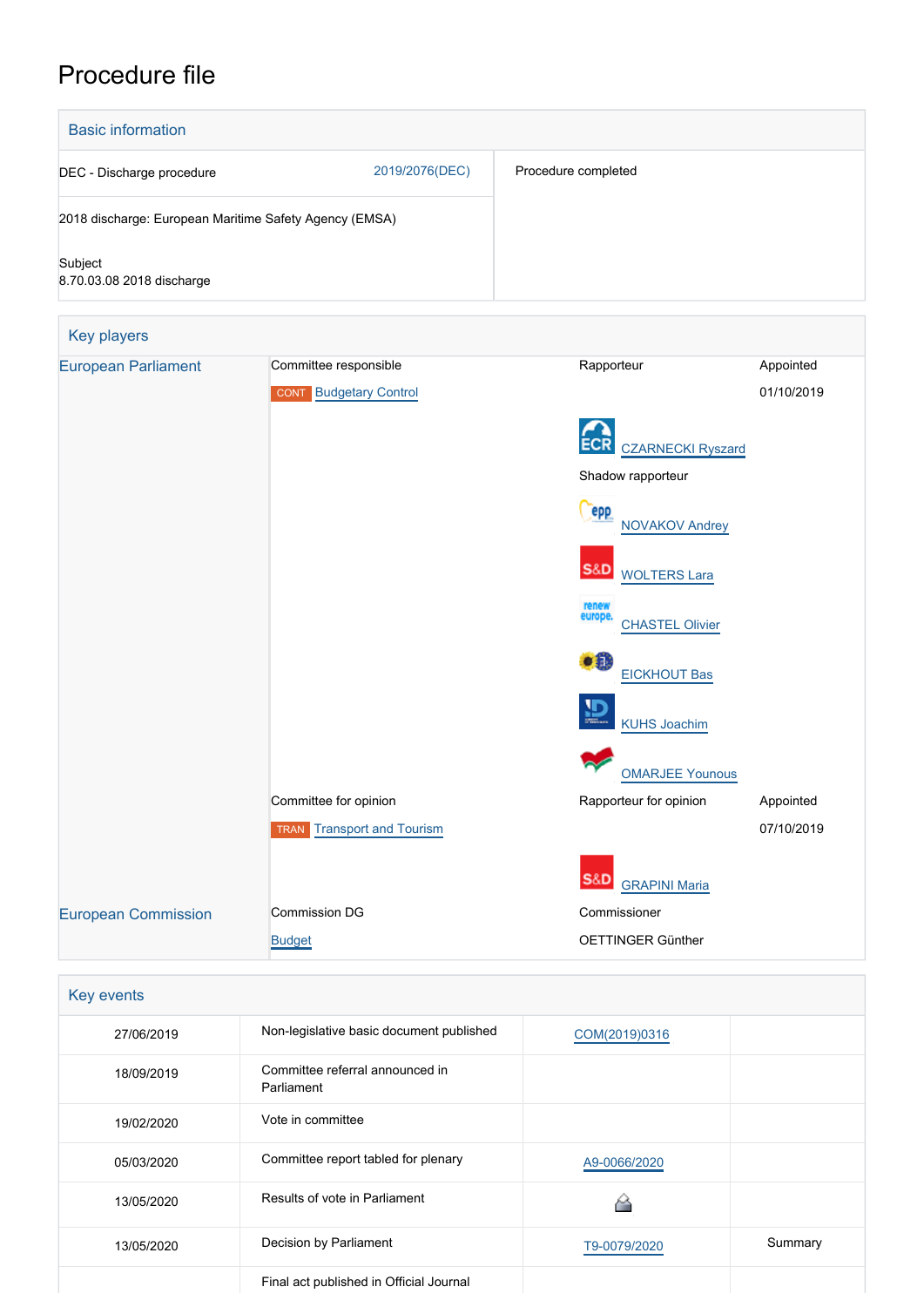11/12/2020

| <b>Technical information</b> |                           |  |  |  |
|------------------------------|---------------------------|--|--|--|
| Procedure reference          | 2019/2076(DEC)            |  |  |  |
| Procedure type               | DEC - Discharge procedure |  |  |  |
| Other legal basis            | Rules of Procedure EP 159 |  |  |  |
| Stage reached in procedure   | Procedure completed       |  |  |  |
| Committee dossier            | CONT/9/00847              |  |  |  |

# Documentation gateway

| Non-legislative basic document                         |             | COM(2019)0316 | 27/06/2019 | EC. |         |
|--------------------------------------------------------|-------------|---------------|------------|-----|---------|
| Committee draft report                                 |             | PE639,860     | 07/01/2020 | EP  |         |
| Committee opinion                                      | <b>TRAN</b> | PE643.064     | 22/01/2020 | EP  |         |
| Amendments tabled in committee                         |             | PE645,000     | 31/01/2020 | EP  |         |
| Supplementary non-legislative basic<br>document        |             | 05761/2020    | 06/02/2020 | CSL |         |
| Committee report tabled for plenary, single<br>reading |             | A9-0066/2020  | 05/03/2020 | EP  |         |
| Text adopted by Parliament, single reading             |             | T9-0079/2020  | 13/05/2020 | EP  | Summary |

Final act

Budget 2020/1864 [OJ L 417 11.12.2020, p. 0082](https://eur-lex.europa.eu/legal-content/EN/TXT/?uri=OJ:L:2020:417:TOC)

# 2018 discharge: European Maritime Safety Agency (EMSA)

The European Parliament decided to grant discharge to the Executive Director of the European Maritime Safety Agency (EMSA) for the financial year 2018 and to approve the closure of the accounts for the financial year in question.

Noting that the Court of Auditors has stated that it has obtained reasonable assurances that the Agencys annual accounts for the financial year 2018 are reliable and that the underlying transactions are legal and regular, Parliament adopted by 605 votes to 83 with 5 abstentions, a resolution containing a series of recommendations, which form an integral part of the decision on discharge and which add to the general recommendations set out in the [resolution](https://oeil.secure.europarl.europa.eu/oeil/popups/ficheprocedure.do?lang=en&reference=2019/2098(DEC)) on performance, financial management and control of EU agencies:

## Agencys financial statements

The final budget of the Agency for the financial year 2018 was EUR 106 777 232.65 representing an increase of 23.76 % compared to 2017. The increase was mainly related to the enhanced mandate of the Agency.

#### Budget and financial management

The budget monitoring efforts during the financial year 2018 resulted in a budget implementation rate of 99.02%, representing a slight increase of 0.98% compared to 2017 and a payment appropriations execution rate of 92.84%, representing a decrease of 3.41%.

#### Other observations

Members also made a series of observations regarding performance, staff policy, procurement and internal controls.

### In particular, they noted that:

- the delay in the Remotely Piloted Aircraft Systems (RPAS) operations linked to European cooperation on coast guard functions due to technical challenges and continuing difficulties in obtaining from national authorities the permits to fly led to a budget amendment reducing the EU subsidy and to the return of EUR 6 000 000 in payment appropriations to the Commission.. This reduction proved insufficient due to further delays caused by technical problems and bad weather, leading to lower consumption of payment appropriations;

- the Agency should exploit to the full, and if necessary to adapt, the operational possibilities offered by drones, high altitude pseudo satellites and satellites with a view to combatting illegal activities, such as drug trafficking, people smuggling and unlicensed fishing;